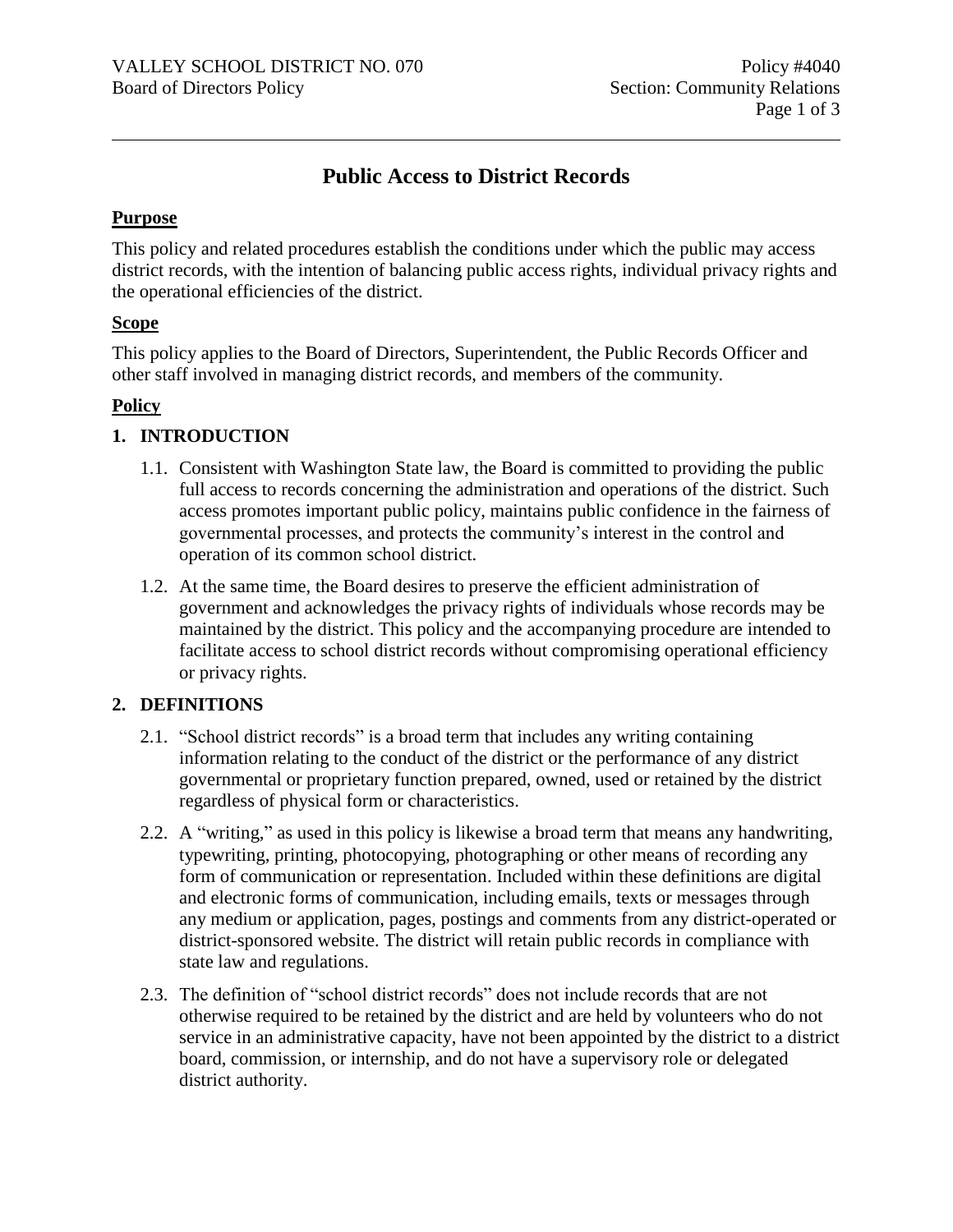#### **3. GENERAL PROVISIONS**

- 3.1. The Superintendent will serve as or designate a Public Records Officer, who will be the point of contact for members of the public requesting the disclosure of public records.
	- 3.1.1. The Public Records Officer will be trained in the laws and regulations governing the retention and disclosure of records, and will oversee the district's compliance with this policy and state law.
- 3.2. All public records requests to Valley School District must be made in writing and approved by the Superintendent.
	- 3.2.1. If the Superintendent designates a Public Records Officer, the officer will authorize the inspection and copying of the district's records only with the written approval of the Superintendent and in accordance with the criteria set forth in Procedure 4040P1.
- 3.3. Because of the tremendous volume and diversity of records continuously generated by a public school district, the Board has determined that maintaining a current index of all of the district's records would be impracticable, unduly burdensome, and ultimately interfere with the operational work of the district. Additionally, the Board hereby finds that it would be unduly burdensome to calculate the costs of producing public records, given the multiple different electronic and manual devices used to produce public records, as well as the fluctuating costs of district supplies and labor.
- 3.4. The Superintendent will develop, and the Board will periodically review, procedures consistent with state law that will facilitate this policy.

### **Related Procedure**

3231P1-Student Records

4040P1-Public Records Requests

#### **Policy Cross References**

3231-Student Records

#### **Policy Legal References**

Chapter 5.60 RCW – Witnesses — Competency

Chapter 13.04.155(3) RCW – Notification to school principal of conviction, adjudication, or diversion agreement — Provision of information to teachers and other personnel — Confidentiality

Chapter 26.44.010 RCW – Declaration of purpose

Chapter 26.44.030(9) RCW – Reports — Duty and authority to make — Duty of receiving agency — Duty to notify — Case planning and consultation — Penalty for unauthorized exchange of information — Filing dependency petitions — Investigations — Interviews of children — Records — Risk assessment process